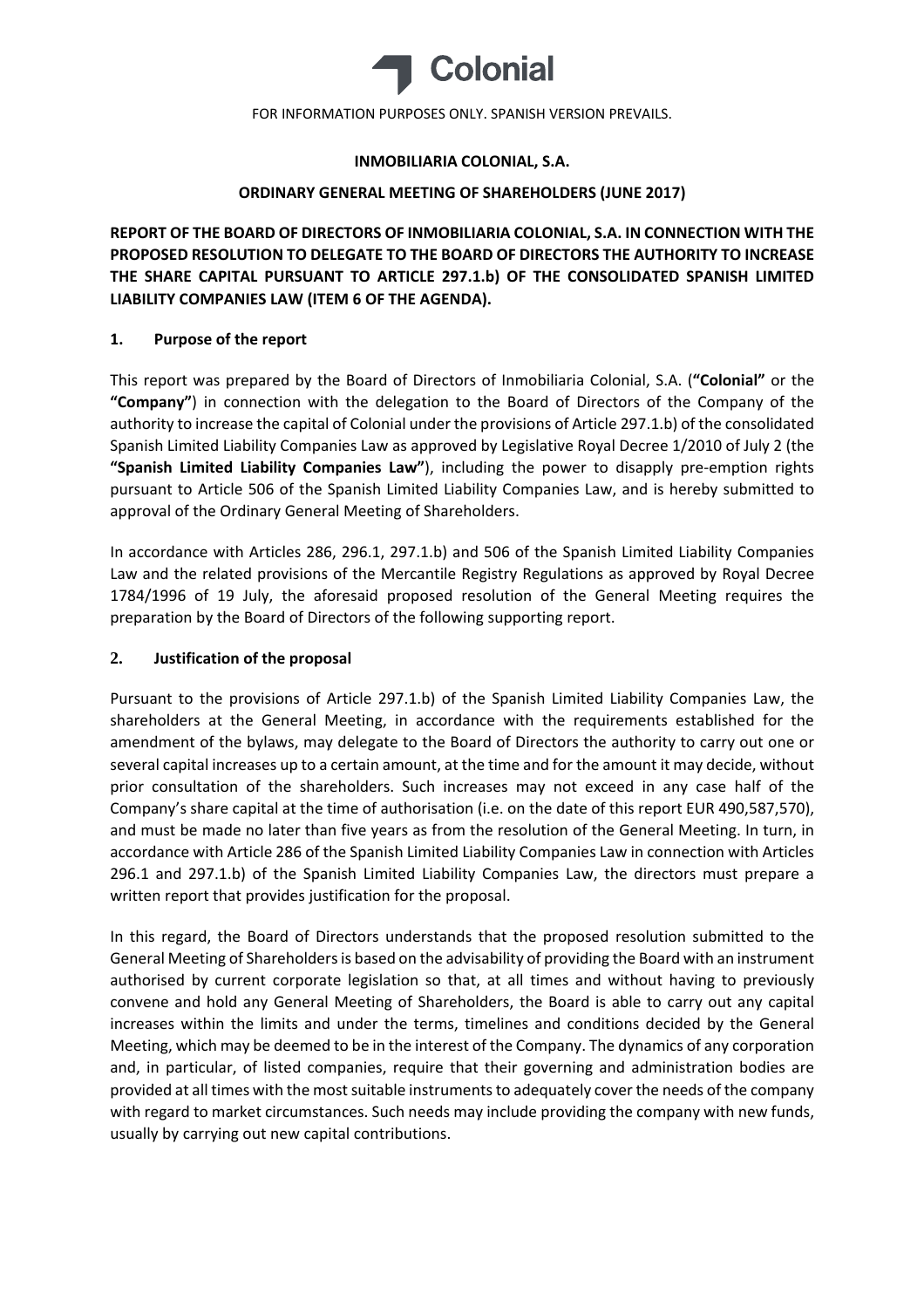

Accordingly, the delegation provided for in Article 297.1.b) of the Spanish Limited Liability Companies Law provides the Board of Directors with the flexibility to cover, depending on the circumstances, the needs of the Company.

For such purposes, it is proposed that the General Meeting of Shareholders delegates to the Board of Directors the authority to increase the Company's capital one or several times, up to the maximum amount authorised by law. Approval of this resolution shall entail the nullity, as from approval of the proposed resolution by the shareholders at the General Meeting, of the unused portion of the resolution approved under item 9 of the Agenda of the Ordinary General Meeting held on 28 June 2016, whereby the Board was authorised to increase capital.

In addition, and as permitted by Article 506 of the Spanish Limited Liability Companies Law for listed companies, in the event that the shareholders at the General Meeting delegate to the directors the authority to increase share capital pursuant to Article 297.1.b) of the Spanish Limited Liability Companies Law, it may also delegate the authority to disapply pre‐emption rights when the interests of the Company so require.

Therefore, it is hereby notified that the proposed resolution includes, as permitted by Article 506 of the Spanish Limited Liability Companies Law, a delegation to the directors of the authority to disapply, in whole or in part, the shareholders' pre-emption rights when the interests of the Company so require, pursuant to the provisions of Article 506 of the Spanish Limited Liability Companies Law. However, in line with good governance trends and recommendations, the authority of the Board of Directors to increase share capital and disapply any pre-emption rights is limited to a maximum of 20% of the share capital on the date of delegation (i.e. on the date of his report, EUR 196,235,028). Also, such capital increase with the disapplication of pre‐emption rights, with the aforementioned limit, may be decided in furtherance of this delegation by the Board of Directors with the affirmative vote of two thirds of the members thereof.

The Board of Directors understands that this additional possibility, which extends the margin of discretion and responsiveness provided by the simple delegation of authority to increase share capital under the terms of Article 297.1.b) of the Spanish Limited Liability Companies Law is mainly justified by (i) the flexibility and agility which are sometimes necessary to operate in today's financial markets in order to take advantage of market conditions when favourable; (ii) a lower distorting effect on the trading of Company shares during the issue period, which is usually shorter than for an issuance with rights; (iii) the reduction of costs associated with the transaction (including, in particular, the fees charged by the financial institutions involved in the issuance); and (iv) the adequacy of the transaction to potential international markets or bookbuilding techniques.

In all cases, it is hereby stated that the power to disapply pre-emption rights, in whole or in part, is only an authority that the General Meeting delegates to the Board of Directors and will only be exercised by the Board of Directors if it decides so, based on the circumstances prevailing in each case and in accordance with any legal requirements. If, by exercising such powers, the Board of Directors were to decide to disapply pre-emption rights in connection with an specific capital increase that the Board of Directors possibly decides to carry out under the authorisation granted at the General Meeting of Shareholders, the Board of Directors shall prepare, when resolving such increase, a report detailing the specific reasons of the interest to the Company that justify such measure, and such report shall be accompanied by the auditor's report referred to in Article 506 of the Spanish Limited Liability Companies Law. Both reports shall be made available to the shareholders and submitted to the first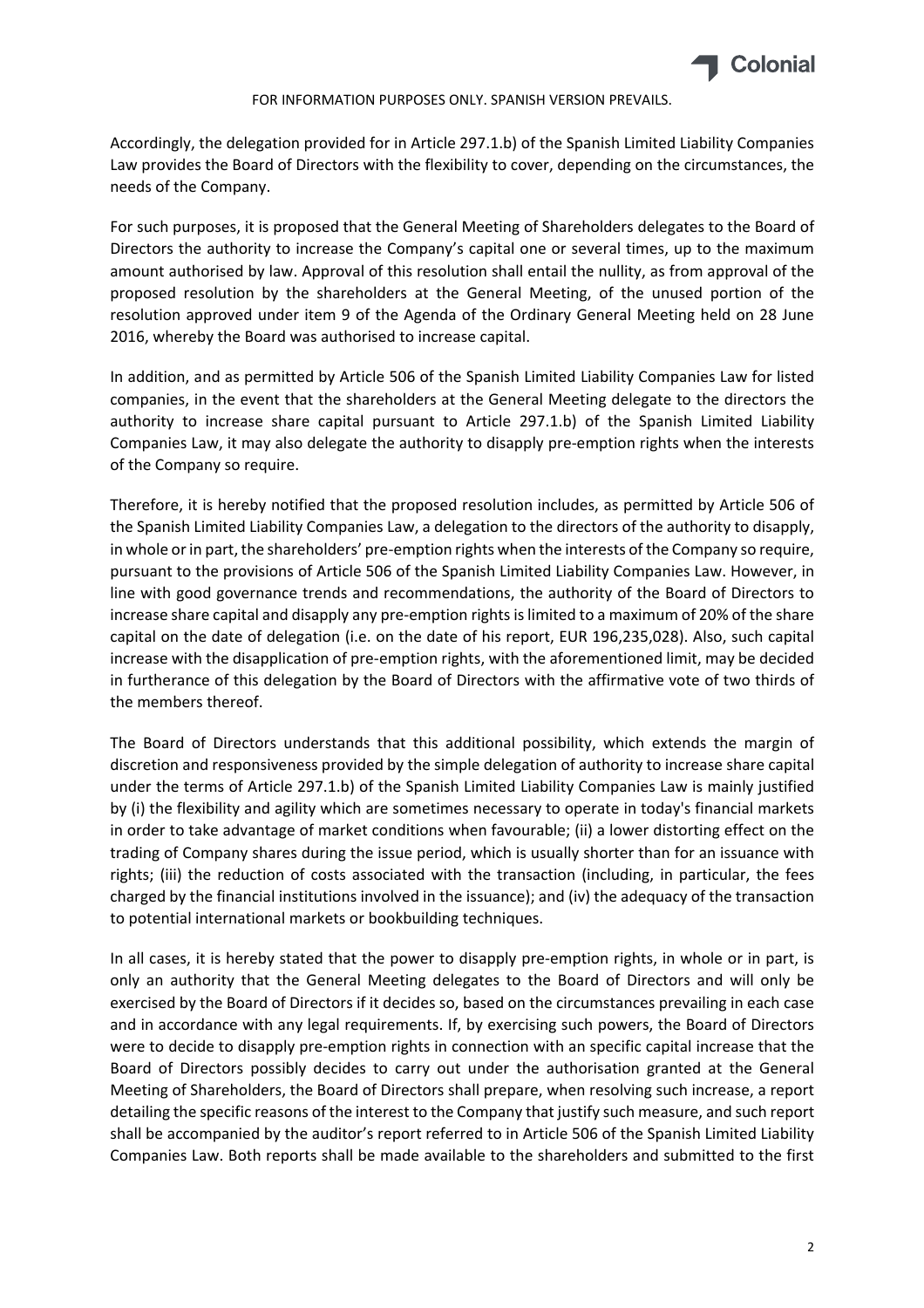

General Meeting held after such capital increase resolution, in accordance with the provisions of the aforementioned provision.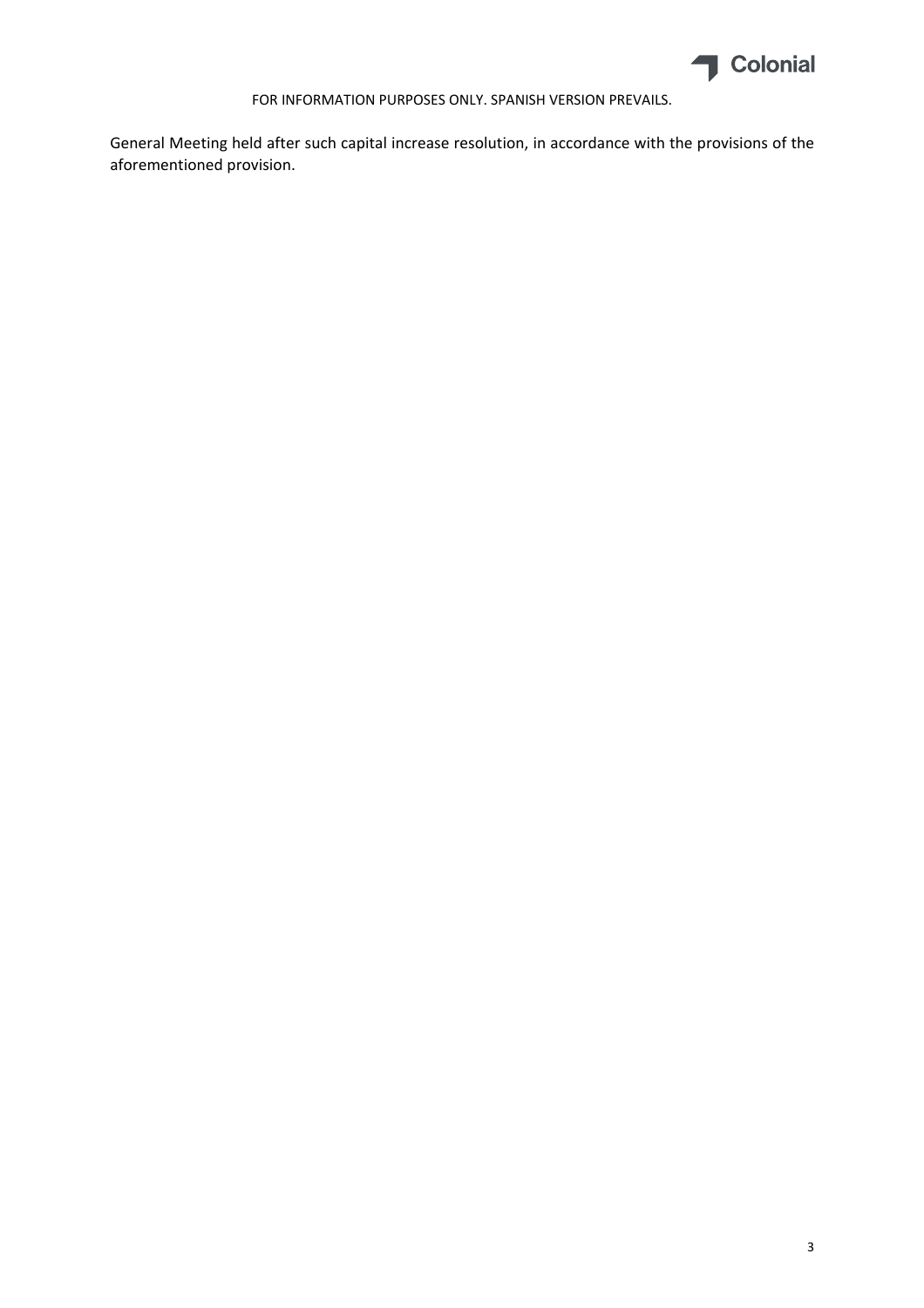

**PROPOSED RESOLUTION TO DELEGATE TO THE BOARD OF DIRECTORS THE AUTHORITY TO INCREASE CAPITAL PURSUANT TO ARTICLE 297.1.b) OF THE CONSOLIDATED SPANISH LIMITED LIABILITY COMPANIES LAW, TO BE SUBMITTED TO THE GENERAL MEETING OF SHAREHOLDERS OF INMOBILIARIA COLONIAL, S.A.**

*Six.‐ Authorisation for the Board of Directors, in accordance with Article 297.1 b) of the Spanish Limited Liability Companies Law, to increase the share capital, within a maximum period of give* years, through monetary contributions, up to half of the amount of the share capital, on one or more *occasions, at the time and for the amount it deems appropriate***.** *Within this maximum amount, the Board of Directors is empowered to disapply pre‐emptive rights, limited to a maximum overall nominal amount equal to 20% of the share capital. Revocation of the authorisation granted through resolution nine of the Ordinary General Meeting of Shareholders on 28 June 2016.*

It is agreed to grant the Board of Directors of Inmobiliaria Colonial, S.A. (**"Colonial"** or the **"Company"**), in accordance with the provisions of Article 297.1 b) of the consolidated Spanish Limited Liability Companies Law approved by Legislative Royal Decree 1/2010 of 2 July (the **"Spanish Limited Liability Companies Law"**), with all the legal scope necessary to enable it, within five years of the date of this General Meeting, to increase share capital through monetary contributions, on one or more occasions and at any time, with no need to call a General Meeting or for a subsequent resolution of the shareholders.

The delegation of powers includes the power to issue new Colonial shares, either ordinary shares or shares of any other type permitted in law, with or without a share premium and with or without voting rights, with the power to stipulate the characteristics of the shares and the terms and conditions of the capital increase, and to freely offer any new shares not subscribed during the pre‐emptive period and establish that, in the event of an incomplete subscription, share capital shall be increased only by the amount of the subscriptions made. Powers are also delegated to reword the article in the bylaws concerning Colonial's share capital.

Any share capital increase agreed by the Board of Directors may not in any case exceed half of the Company's share capital at the time of authorisation. The Board is also empowered to totally or partially disapply pre-emptive rights in the terms of Article 308 - in relation to Article 506 - of the Spanish Limited Liability Companies Law and related provisions. However, in keeping with good governance trends and recommendations, the powers of the Board of Directors to increase share capital with the disapplication of pre‐emptive rights are limited to a maximum of 20% of the share capital at the time of authorisation. An increase in share capital with the disapplication of pre‐emptive rights with the maximum stipulated must be agreed pursuant to this delegation of powers by the Board of Directors, with an affirmative vote by two thirds of the directors.

The powers thus delegated extend to the establishment of the aspects and conditions of each issue, according to the characteristics and conditions of each operation decided by virtue of the authorisation referred to in this resolution, including the power to reword the article of the bylaws addressing share capital, once the capital increase has been agreed and carried out, and also extend to making all the arrangements necessary to enable the new shares emerging from the capital increase to be admitted for trading on Spanish stock exchanges and, where applicable, foreign exchanges on which the Company shares are listed, in accordance with the procedures stipulated at each stock exchange.

Notwithstanding the specific delegations of powers in this resolution (which should be understood to have been granted with express powers to replace the persons indicated herein), it is agreed to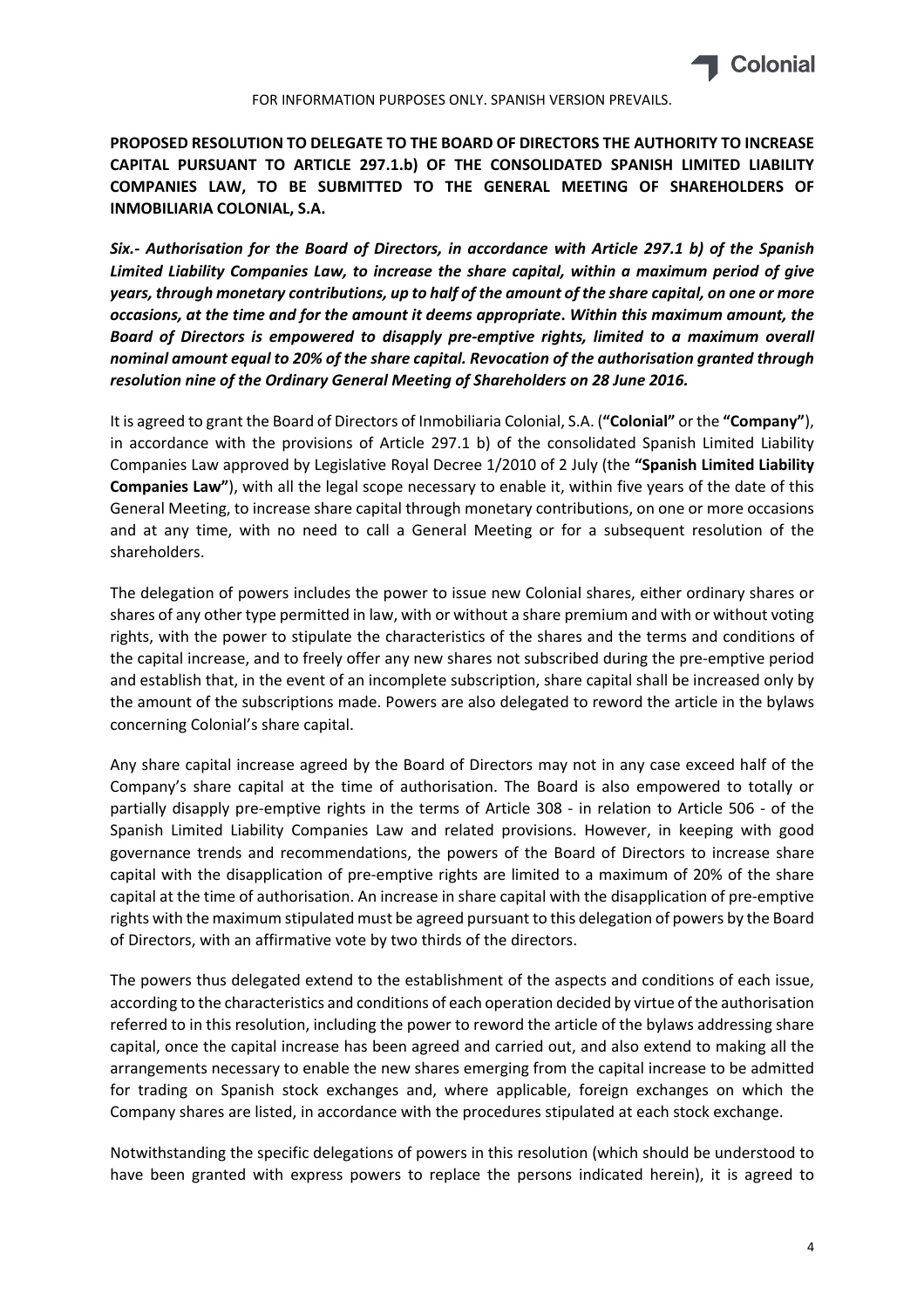

empower the Board of Directors, with the scope required in law and with the express power to replace the Chairman, Chief Executive Officer and Secretary and Deputy Secretary of the Board, so that any of them, indistinctly and with a single signature, may take any action that is necessary or advisable to execute this resolution, and specifically, although the following list is not exhaustive, to:

- Extend and develop this resolution, establishing, where no provision is made herein, the terms and conditions of any issues carried out, including in all cases the power to disapply pre-emptive rights. In particular, without limitation, establish the date on which the capital increases are to be carried out, establishing where applicable the commencement of the pre-emptive period, the share premium of the new shares and, therefore, the type of issue of the new shares; establish, in the event of an incomplete subscription, the number of shares to be issued and the nominal amount of each capital increase depending on the issue price, timeframe, format and procedure for subscription and payment in each of the periods, where applicable, the exchange ratio for exercise of pre-emptive rights, including the right to propose to one or more shareholders a waiver of the number of pre-emptive rights held by them that may be necessary to ensure that the number of shares to be issued maintains exactly the same proportion as that arising from application of the agreed‐on exchange ratio, establish scenarios to suspend the offer of the new shares if this proves necessary or advisable and, in general, any other circumstances that are necessary or advisable to carry out the increase and issue shares in exchange for monetary contributions.
- Agree the method used to place the shares, establishing the start date and, if necessary, modifying the term of the pre-emptive period and, where appropriate, establishing the length of any additional and discretionary allocation periods, with the power to declare early closure of the placement and issue period. Powers are also delegated to establish the conditions and procedure for subscription of shares, where applicable, during additional allocation periods and discretionary allocation periods, and in the case of the latter, assigning the shares to any third party in accordance with the placement method freely established;
- Prepare, subscribe and submit, as appropriate, to the Spanish National Securities Market Commission (the **"CNMV"**) or any other supervisory authority concerned, in respect of the issue and admission for trading of the new shares issued under this resolution, the prospectus and any supplementary materials that are necessary or advisable, taking responsibility therefor, and any documents and information required for the purposes of compliance with the provisions of the consolidated Spanish Securities Market Law approved by Legislative Royal Decree 4/2015 of 23 October, in *Royal Decree 1310/2005, of 4 November, on the admission o trading on official secondary markets of initial and secondary public offerings and the mandatory prospectus* and any other Spanish or foreign regulations that are applicable to execution of this resolution;
- Take any action, make any statements and any arrangements, draw up, sign and submit any additional or complementary documentation necessary to the CNMV, Iberclear, stock exchange management companies and any other Spanish or foreign public or private body, entity or registry for the purposes of authorisation, verification and subsequent performance of the capital increase under this resolution and the admission to trading of the new shares on the Madrid and Barcelona Stock Exchanges and on any other Spanish or foreign markets on which the Company's shares are listed at the time of execution of this resolution, and the inclusion thereof in the Spanish Stock Market Interconnection System (SIBE);
- Prepare, subscribe and submit, if necessary or advisable, an international prospectus in order to facilitate the dissemination of information on share capital increases to international